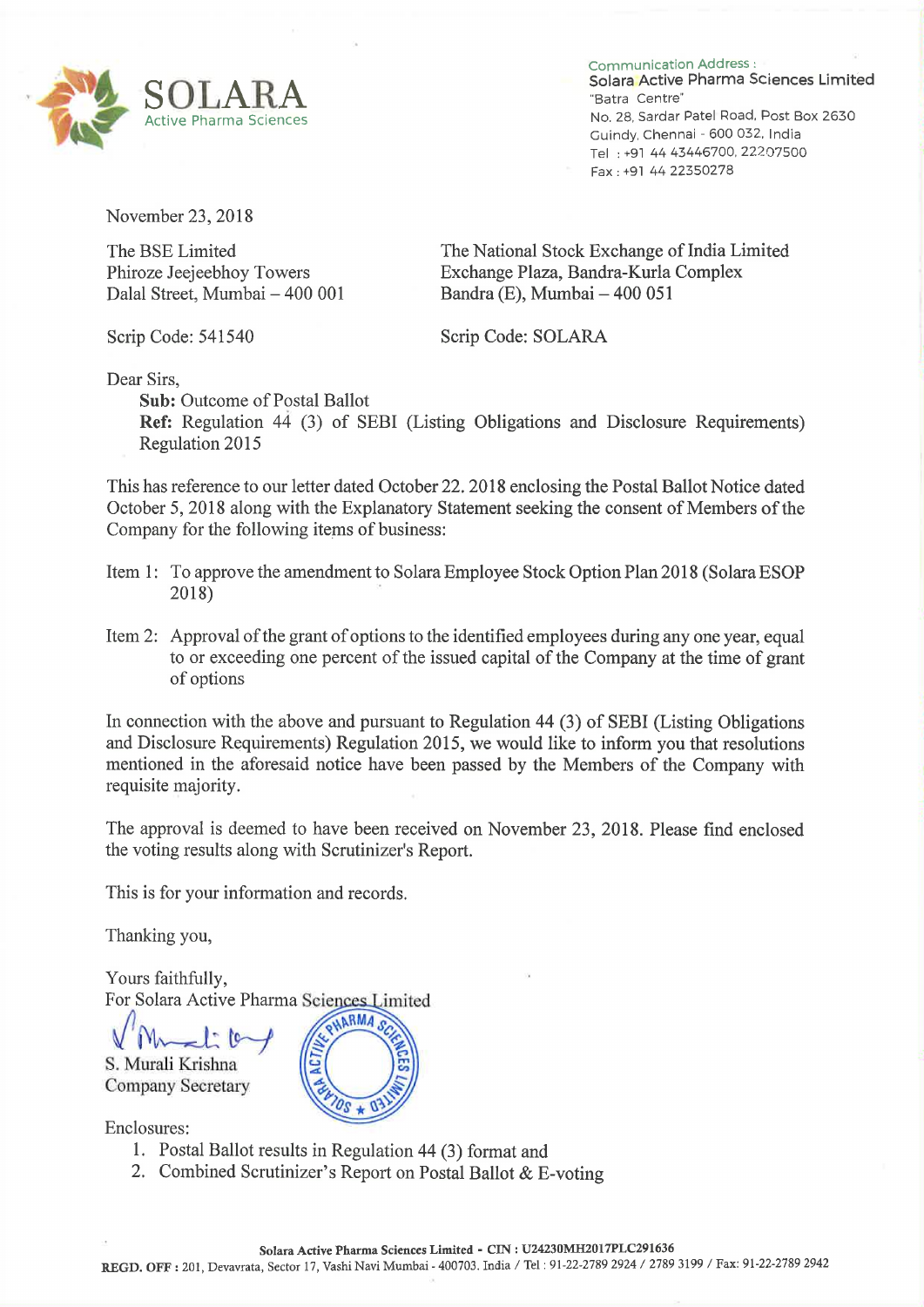| Company Name                                                   | SOLARA ACTIVE PHARMA SCIENCES LIMITED |
|----------------------------------------------------------------|---------------------------------------|
| Date of the AGM/EGM/POSTAL BALLOT                              | 23/11/2018                            |
| Total number of shareholders on record date                    | 69568                                 |
| No. of shareholders present in the meeting either in person or |                                       |
| <b>Promoters and Promoter Group:</b>                           |                                       |
| <b>Public:</b>                                                 |                                       |
| No. of Shareholders attended the meeting through Video         |                                       |
| <b>Promoters and Promoter Group:</b>                           |                                       |
| <b>Public:</b>                                                 |                                       |

 $\mathcal{X}=\frac{1}{2}$ 

H.

| Resolution required: (Ordinary/ Special) | SPECIAL - To approve the amendment to Solara Employee Stock Option Plan 2018 (Solara ESOP 2018) |                             |                            |                                                                                          |                 |                              |                                                                   |                                                                 |
|------------------------------------------|-------------------------------------------------------------------------------------------------|-----------------------------|----------------------------|------------------------------------------------------------------------------------------|-----------------|------------------------------|-------------------------------------------------------------------|-----------------------------------------------------------------|
| Whether promoter/ promoter group are     | <b>No</b>                                                                                       |                             |                            |                                                                                          |                 |                              |                                                                   |                                                                 |
| interested in the agenda/resolution?     |                                                                                                 |                             |                            |                                                                                          |                 |                              |                                                                   |                                                                 |
| Category                                 | Mode of Voting                                                                                  | No. of shares<br>held $(1)$ | No. of votes<br>polled (2) | % of Votes Polled   No. of Votes - in<br>on outstanding<br>shares<br>$(3)=[(2)/(1)]*100$ | favour (4)      | No. of Votes-<br>against (5) | % of Votes in<br>favour on votes<br>polled<br>$(6)=[(4)/(2)]*100$ | % of Votes<br>against on votes<br>polled<br>$(7)=[(5)/(2)]*100$ |
|                                          | E-Voting                                                                                        | 9352270                     | 8027010                    | 85.8295                                                                                  | 8027010         |                              | 100.0000                                                          | 0.0000                                                          |
|                                          | Poll                                                                                            | 9352270                     |                            | 0.0000                                                                                   | 00              |                              | 0.0000                                                            | 0.0000                                                          |
|                                          | Postal Ballot (if                                                                               |                             |                            |                                                                                          |                 |                              |                                                                   |                                                                 |
| Promoter and Promoter Group              | applicable)                                                                                     | 9352270                     |                            | 0.0000                                                                                   | <b>00</b>       |                              | 0.0000                                                            | 0.0000                                                          |
|                                          | E-Voting                                                                                        | 6040713                     | 4139776                    | 68.5312                                                                                  | 1315649         | 2824127                      | 31.7807                                                           | 68.2193                                                         |
|                                          | <b>Poll</b>                                                                                     | 6040713                     |                            | 0.0000                                                                                   | 00 <sup>1</sup> |                              | 0.0000                                                            | 0.0000                                                          |
|                                          | Postal Ballot (if                                                                               |                             |                            |                                                                                          |                 |                              |                                                                   |                                                                 |
| Public-Institutions                      | applicable)                                                                                     | 6040713                     | 241278                     | 3.9942                                                                                   | 241278          |                              | 100.0000                                                          | 0.0000                                                          |
|                                          | E-Voting                                                                                        | 9281284                     | 1592057                    | 17.1534                                                                                  | 1591512         | 545                          | 99.9658                                                           | 0.0342                                                          |
|                                          | Poll                                                                                            | 9281284                     |                            | 0.0000                                                                                   | 00              |                              | 0.0000                                                            | 0.0000                                                          |
|                                          | Postal Ballot (if                                                                               |                             |                            |                                                                                          |                 |                              |                                                                   |                                                                 |
| Public- Non Institutions                 | applicable)                                                                                     | 9281284                     | 345750                     | 3.7252                                                                                   | 345750          |                              | 100.0000                                                          | 0.0000                                                          |
|                                          | Total                                                                                           | 24674267                    | 14345871                   | 58.1410                                                                                  | 11521199        | 2824672                      | 80.3102                                                           | 19.6898                                                         |

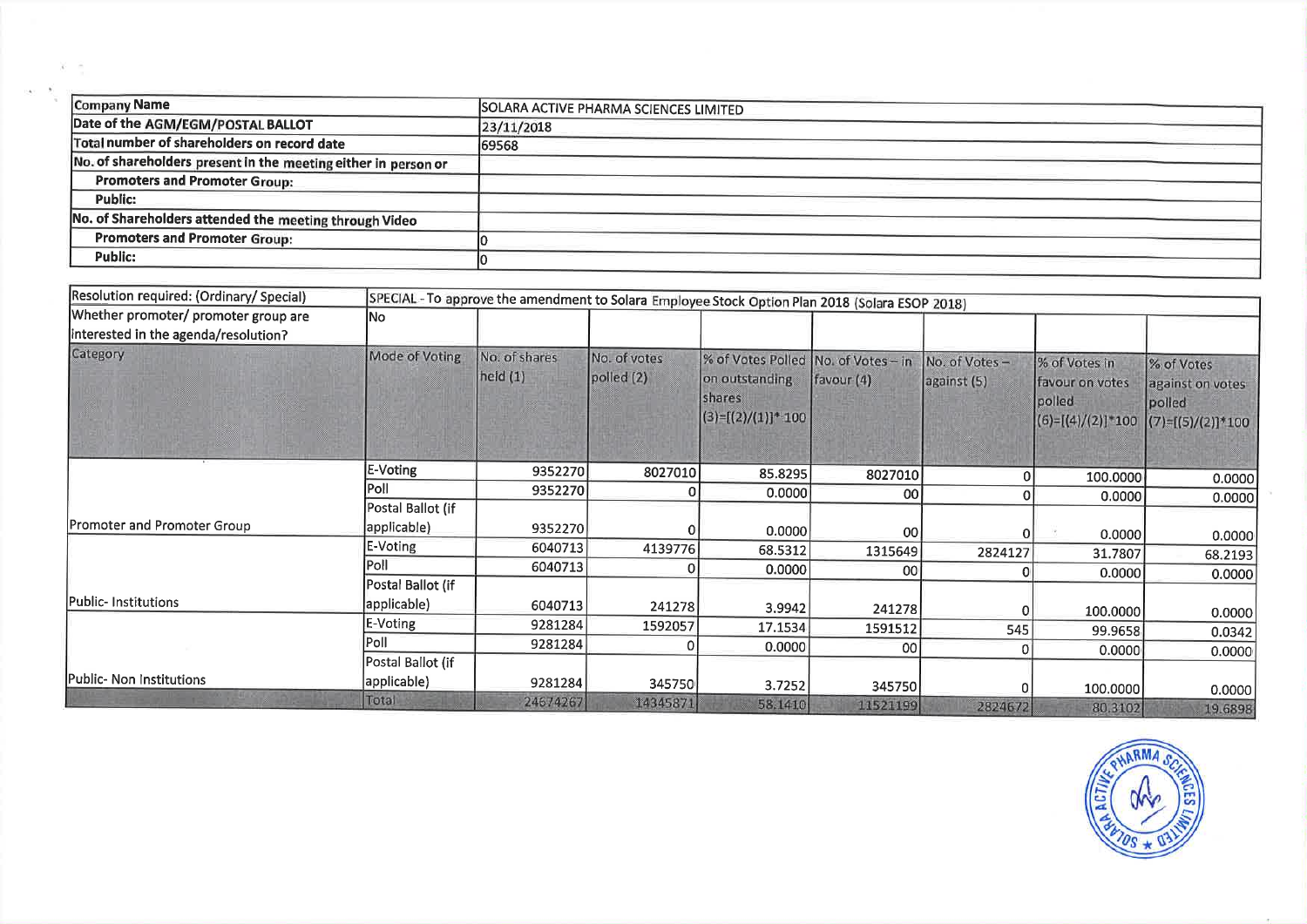| [Resolution required: (Ordinary/ Special)                                    |                   | SPECIAL - Approval of the grant of options to the identified employees during any one year, equal to or exceeding one percent of the issued capital of |                            |                                                                                          |                 |                              |                                                                   |                                                                 |
|------------------------------------------------------------------------------|-------------------|--------------------------------------------------------------------------------------------------------------------------------------------------------|----------------------------|------------------------------------------------------------------------------------------|-----------------|------------------------------|-------------------------------------------------------------------|-----------------------------------------------------------------|
| Whether promoter/ promoter group are<br>interested in the agenda/resolution? | No                |                                                                                                                                                        |                            |                                                                                          |                 |                              |                                                                   |                                                                 |
| Category                                                                     | Mode of Voting    | No. of shares<br>held(1)                                                                                                                               | No. of votes<br>polled (2) | % of Votes Polled No. of Votes - in<br>on outstanding<br>shares<br>$(3)=[(2)/(1)]$ * 100 | favour(4)       | No. of Votes-<br>against (5) | % of Votes in<br>favour on votes<br>polled<br>$(6)=[(4)/(2)]*100$ | % of Votes<br>against on votes<br>polled<br>$(7)=[(5)/(2)]*100$ |
|                                                                              | E-Voting          | 9352270                                                                                                                                                | 8027010                    | 85.8295                                                                                  | 8027010         |                              | 100.0000                                                          | 0.0000                                                          |
|                                                                              | Poll              | 9352270                                                                                                                                                |                            | 0.0000                                                                                   | 00l             |                              | 0.0000                                                            | 0.0000                                                          |
|                                                                              | Postal Ballot (if |                                                                                                                                                        |                            |                                                                                          |                 |                              |                                                                   |                                                                 |
| Promoter and Promoter Group                                                  | applicable)       | 9352270                                                                                                                                                |                            | 0.0000                                                                                   | 00l             |                              | 0.0000                                                            | 0.0000                                                          |
|                                                                              | E-Voting          | 6040713                                                                                                                                                | 4139776                    | 68.5312                                                                                  | 1315649         | 2824127                      | 31.7806                                                           | 68.2193                                                         |
|                                                                              | Poll              | 6040713                                                                                                                                                |                            | 0.0000                                                                                   | 00 <sub>l</sub> |                              | 0.0000                                                            | 0.0000                                                          |
|                                                                              | Postal Ballot (if |                                                                                                                                                        |                            |                                                                                          |                 |                              |                                                                   |                                                                 |
| Public-Institutions                                                          | applicable)       | 6040713                                                                                                                                                | 241278                     | 3.9942                                                                                   | 241278          |                              | 0.0000                                                            | 0.0000                                                          |
|                                                                              | <b>E-Voting</b>   | 9281284                                                                                                                                                | 1592057                    | 17.1534                                                                                  | 1591512         | 545                          | 99.9657                                                           | 0.0342                                                          |
|                                                                              | Poll              | 9281284                                                                                                                                                |                            | 0.0000                                                                                   | 00              |                              | 0.0000                                                            | 0.0000                                                          |
|                                                                              | Postal Ballot (if |                                                                                                                                                        |                            |                                                                                          |                 |                              |                                                                   |                                                                 |
| Public- Non Institutions                                                     | applicable)       | 9281284                                                                                                                                                | 345750                     | 3.7252                                                                                   | 345750          |                              | 100.0000                                                          | 0.0000                                                          |
|                                                                              | Total             | 24674267                                                                                                                                               | 14345871                   | 58.1410                                                                                  | 11521199        | 2824672                      | 80.3102                                                           | 19.6898                                                         |

 $\mathcal{N}$ 

 $\sim$ 

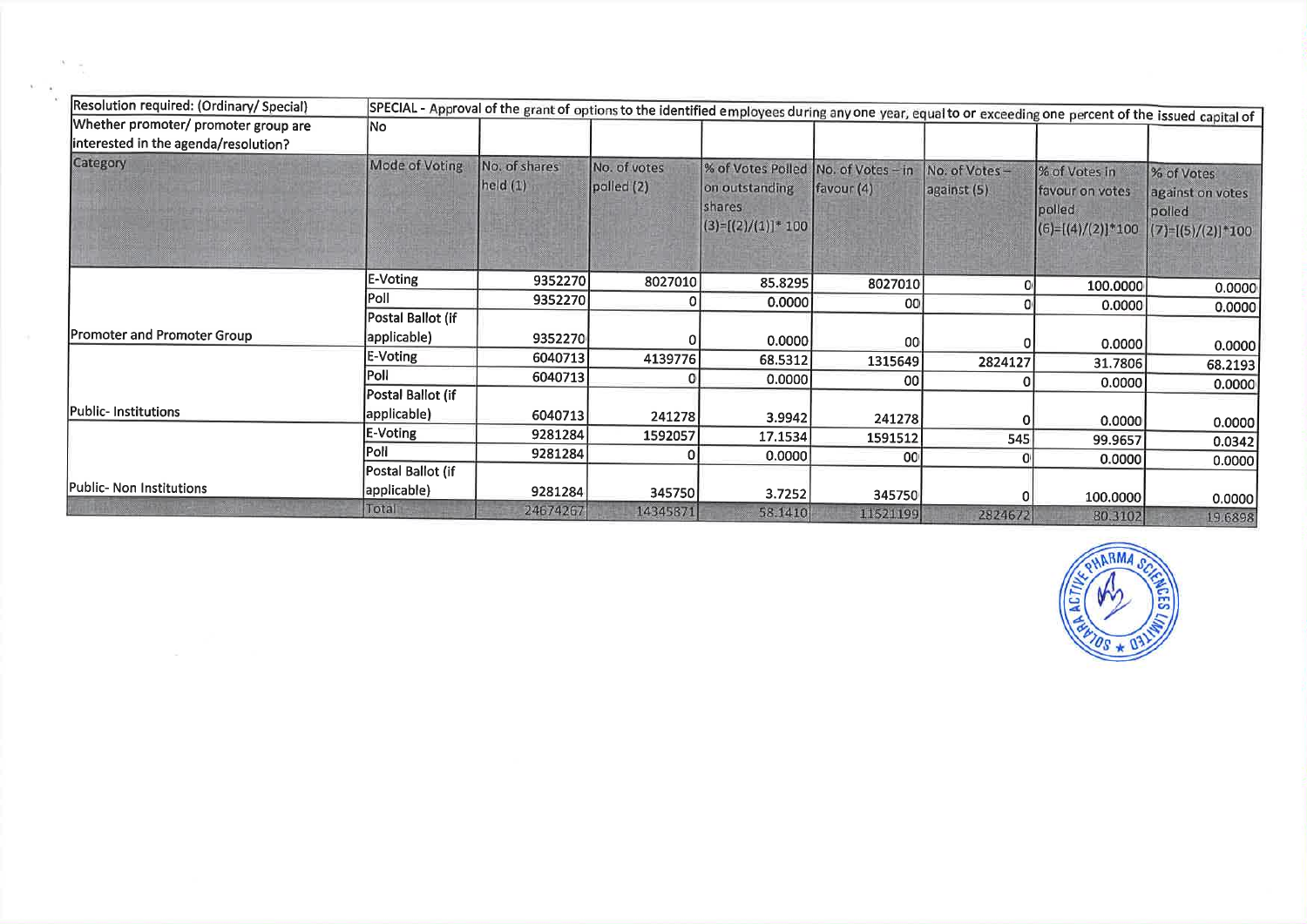## S.S. VIGNESH, M.B.A., A.C.S.

COMPANY SECRETARY IN PRACTICE 39-A. THENNOLAIKARA MAIN STREET, MADURAI-652001.

Mail id: vigneshmbacs@gmail.com

Cell: 98650-11399

## REPORT OF SCRUTINIZER ON E-VOTING AND POSTAL BALLOT PROCESS

[Pursuant to Section 108 and 110 of the Companies Act, 2013 read with Rule 20 & 22 of the Companies (Management and Administration) Rules, 2014]

The Chairman. SOLARA ACTIVE PHARMA SCIENCES LIMITED U24230MH2017PLC291636 201. Devavrata, Sector 17, Vashi, Navi Mumbai, Mumbai - 400703.

Dear Sir.

Sub: Scrutinizer's Report on E- Voting and Postal Ballot Process conducted pursuant to the provisions of Section 108 and 110 of the Companies Act, 2013 ('the Act') read with Rule 20 &22 of the Companies (Management and Administration) Rules, 2014

The Board of Directors of SOLARA ACTIVE PHARMA SCIENCES LIMITED ('the Company') have vide resolution passed on 28th September, 2018, decided to provide to the members of the Company, a facility to exercise their voting rights on the resolutions for:

1. To approve the amendment to Solara Employee Stock Option Plan 2018 (Solara ESOP 2018).

2. Approval of the grant of options to the identified employees during any one year, equal to or exceeding one percent of the issued capital of the Company at the time of grant of options pursuant to the provision of Section 108 & 110 of the Companies Act, 2013 read with Rule 20 & 22 of the Companies (Management and Administration) Rules, 2014.

1, S. S. VIGNESH, Company Secretary in Practice, having Membership No.ACS 31114. CP. 11620, Madurai has been appointed as the Scrutinizer by the Board of Directors of 'the Company' vide resolution passed on 28th September, 2018 as required under Section 108 and 110 of the Companies Act, 2013 read with Rule 20 and & 22 of the Companies (Management and Administration) Rules, 2014 for the purpose of scrutinizing the e-voting process and Postal Ballot process in a fair and transparent manner and ascertaining the requisite majority for passing of resolutions as aforesaid.

The Management of the Company is responsible to ensure the compliance with the requirements of the Companies Act, 2013 and Rules relating to voting through electronic means and Postal Ballot on the resolutions mentioned above. My responsibility as a Scrutinizer is restricted to ensure that the evoting process and Postal Ballot process is conducted in a fair and transparent manner and the Scrutinizers report of the votes cast "in favour" or "against" the resolutions stated above, based on the postal ballots received by the Company & reports generated from the e-voting system provided by the Karvy Computershare Private Limited, the authorized agency to provide e voting facilities engaged by the Company.

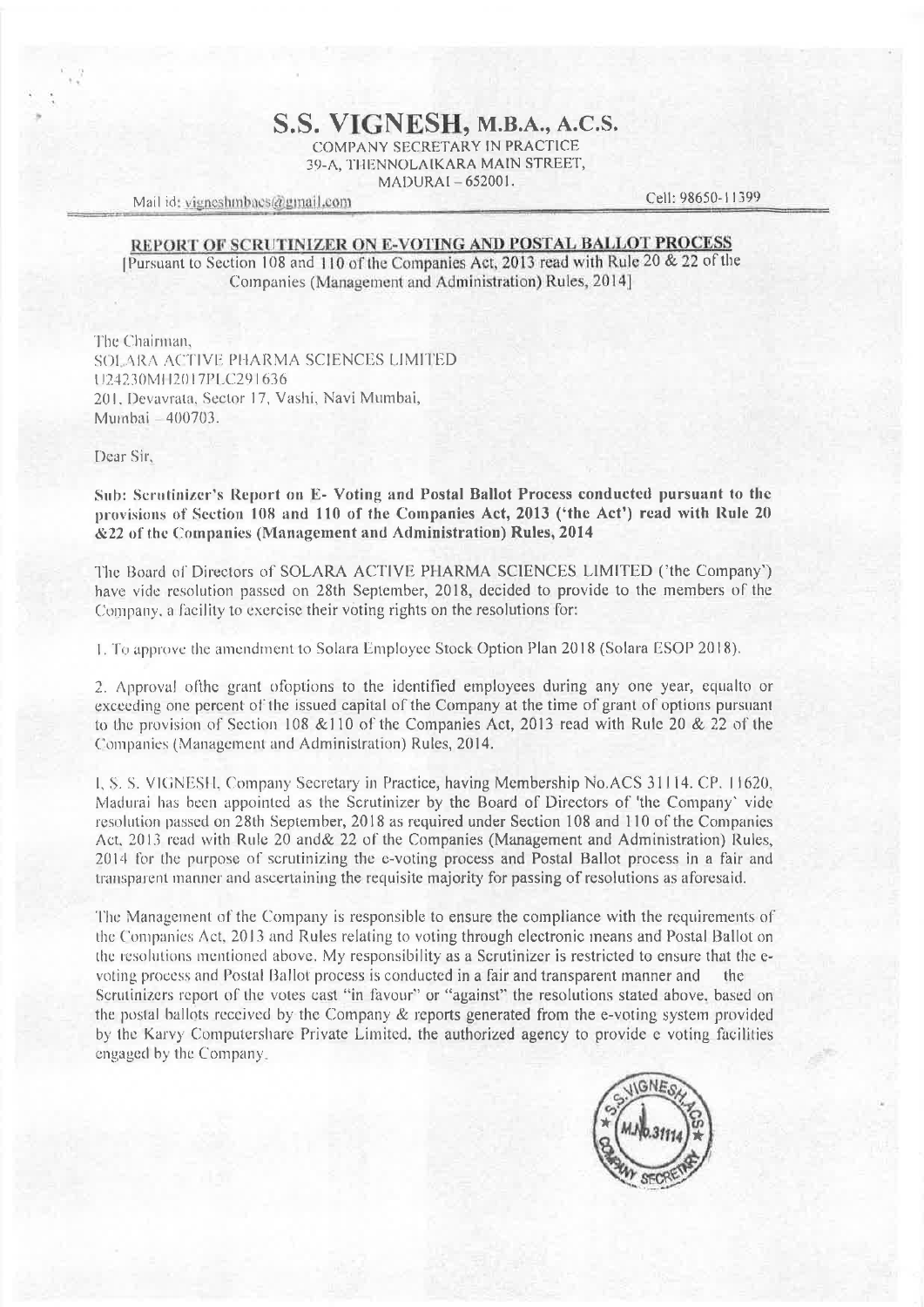The notice dated 05th October, 2018 was sent to the shareholders of the Company along with statement setting out material facts under Section 102 of the Companies Act, 2013.

The members of the Company holding shares on the cut off date i.e. 12<sup>th</sup> October 2018 were entitled to vote on the resolutions proposed and as set out in the Postal Ballot Notice.

In this regard, I submit my report as under:

- 1. The evoting period remained open from Tuesday, 23rd October 2018(9.00AM) to Wednesday, 21st November2018 (5.00 PM).
- 2. At the end of the e-voting period, I have unblocked the electronic votes in the presence of two witnesses not in the employment of the company.
- 3. The details containing list of the Shareholders who voted for or against each of the resolutions that were put to vote were downloaded from the e voting website of KARVY (https://evoting.karvy.com)
- 4. I have scrutinized the votes casted through electronic means and through postal ballot process for the Purpose of the report.
- 5. The company has dispatched postal ballot forms alongwith postage prepaid business reply envelope to its members whose name(s) appeared on the Register of Members / List of beneficiaries as on 12<sup>th</sup> October 2018 and whose email ids were not registered for e voting.
- 6. The postal ballot forms were kept under my safe custody in sealed and tamper proof ballot boxes before commencing the scrutiny of such postal ballot forms.
- 7. The ballot boxes were opened on Thursday, 22<sup>nd</sup> November 2018 at 11.00 AM in my presence.
- 8. The postal ballot forms were duly opened in my presence and scrutinized and the shareholding was matched / confirmed with the Register of Members of the company / list of beneficiaries as on 12<sup>th</sup> October 2018 being the cut-off date for dispatch of postal ballot notice.
- 9. All postal ballot forms received upto the close of working hours i.e. 5.00 P.M. on Wednesday, 21st November, 2018, the last date and time fixed by the company for receipt of the forms, were considered for my scrutiny.
- 10. Envelopes containing postal ballot forms received after 21st November, 2018 were not considered for my scrutiny. Till the date of my report, I have not received any envelope after the close of working hours on Wednesday, 21st November, 2018.
- 11.1 did not find any defaced or mutilated ballot paper. There were few postal ballot forms which were not related to the Company as well there were few postal ballot forms which were not entered the number of shares as favour considered as invalid.
- 12. The particulars of all the votes casted by postal ballots as well as through e-voting process have been recorded in a register separately maintained for the purpose.

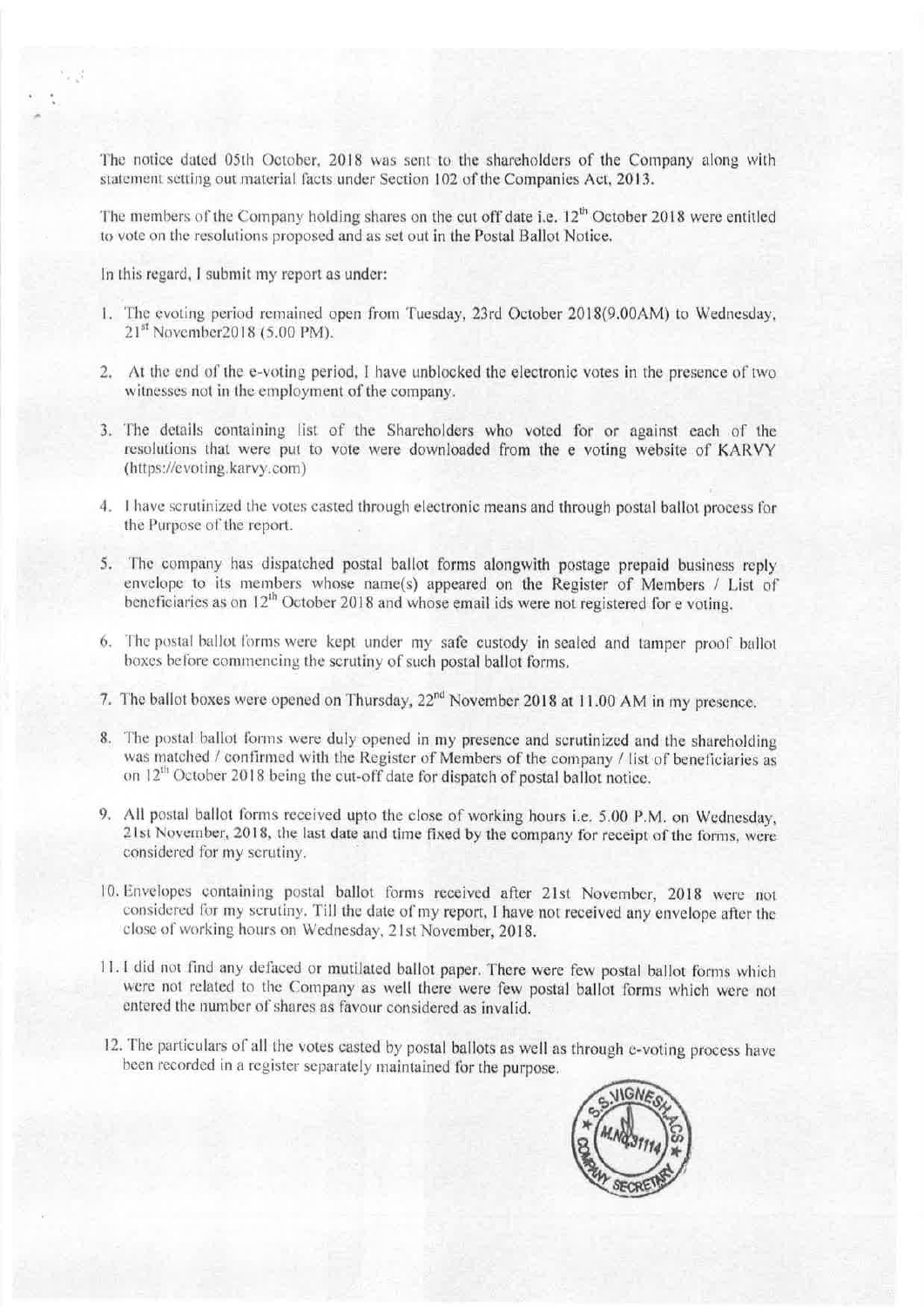A summary of the E-voting and Postal Ballot Process is given below:

| Sr.<br>No. | Particulars                                           | No. of Postal Ballot<br>forms / e-voting<br>options | No. of Shares |
|------------|-------------------------------------------------------|-----------------------------------------------------|---------------|
| (a)        | 1. Total Postal Ballot forms received                 | 25                                                  | 5,87,029      |
|            | 2. Total E-voting options received                    | 193                                                 | 1,37,58,843   |
|            | Total $(1+2)$                                         | 218                                                 | 1,43,45,872   |
| (b)        | Less: Invalid postal Ballot Forms                     |                                                     |               |
| (c)        | 1. Net valid postal Ballot forms (As per<br>register) | 24                                                  | 5,87,028      |
|            | 2. Net E-voting options                               | 193                                                 | 1,37,58,843   |
|            | Total $(1+2)$                                         | 217                                                 | 1,43,45,871   |

13. The result of the e-voting is given below:

| Sr.<br>No. | <b>Particulars of Resolution</b>                                                                                                                                                                           | Type of<br>Resolutio<br>n | Votes in<br>Favour (In<br>Numbers) | Votes in<br>Favour (In<br>$\frac{0}{a}$ ) | <b>Votes</b><br>Casted<br>Against (In<br>No.) | <b>Votes</b><br>Casted<br><b>Against</b><br>$(\ln \frac{9}{6})$ |
|------------|------------------------------------------------------------------------------------------------------------------------------------------------------------------------------------------------------------|---------------------------|------------------------------------|-------------------------------------------|-----------------------------------------------|-----------------------------------------------------------------|
|            | To<br>the<br>Approve<br>amendment<br>Solara<br>$\tau$<br>Stock<br>Option<br>Employee<br>Plan 2018 (Solara ESOP<br>$2018$ )                                                                                 | Special                   | 1,09,34,171                        | 79.47                                     | 28,24,672                                     | 20.53                                                           |
| 2.         | Approval of the grant of<br>options to the identified<br>employees during any one<br>year, equal to or exceeding<br>one percent of the issued<br>capital of the Company at<br>the time of grant of options | Special                   | 1,09,34,171                        | 79.47                                     | 28, 24, 672                                   | 20.53                                                           |

14. The result of the Physical Postal Ballot process is given below:

| Sr.<br>No.     | <b>Particulars of Resolution</b>                                                                                                                                                                              | Type of<br><b>Resolution</b> | Votes in<br>Favour (In<br>Numbers) | Votes in<br>Favour<br>$(\ln \frac{9}{6})$ | <b>Votes</b><br>Casted<br><b>Against</b><br>(In No.) | <b>Votes</b><br>Casted<br><b>Against</b><br>$(\ln \frac{9}{6})$ |
|----------------|---------------------------------------------------------------------------------------------------------------------------------------------------------------------------------------------------------------|------------------------------|------------------------------------|-------------------------------------------|------------------------------------------------------|-----------------------------------------------------------------|
|                | To Approve the amendment<br>to Solara Employee Stock<br>Option Plan 2018 (Solara<br>ESOP 2018)                                                                                                                | Special                      | 5,87,028                           | 100.00                                    | $\Omega$                                             | $\Omega$                                                        |
| $\overline{2}$ | Approval of the grant of<br>options to the<br>identified<br>employees during any one<br>year, equal to or exceeding<br>one percent of the issued<br>capital of the Company at the<br>time of grant of options | Special                      | 5,87,028                           | 100.00                                    | $\mathbf{0}$                                         | $\Omega$                                                        |